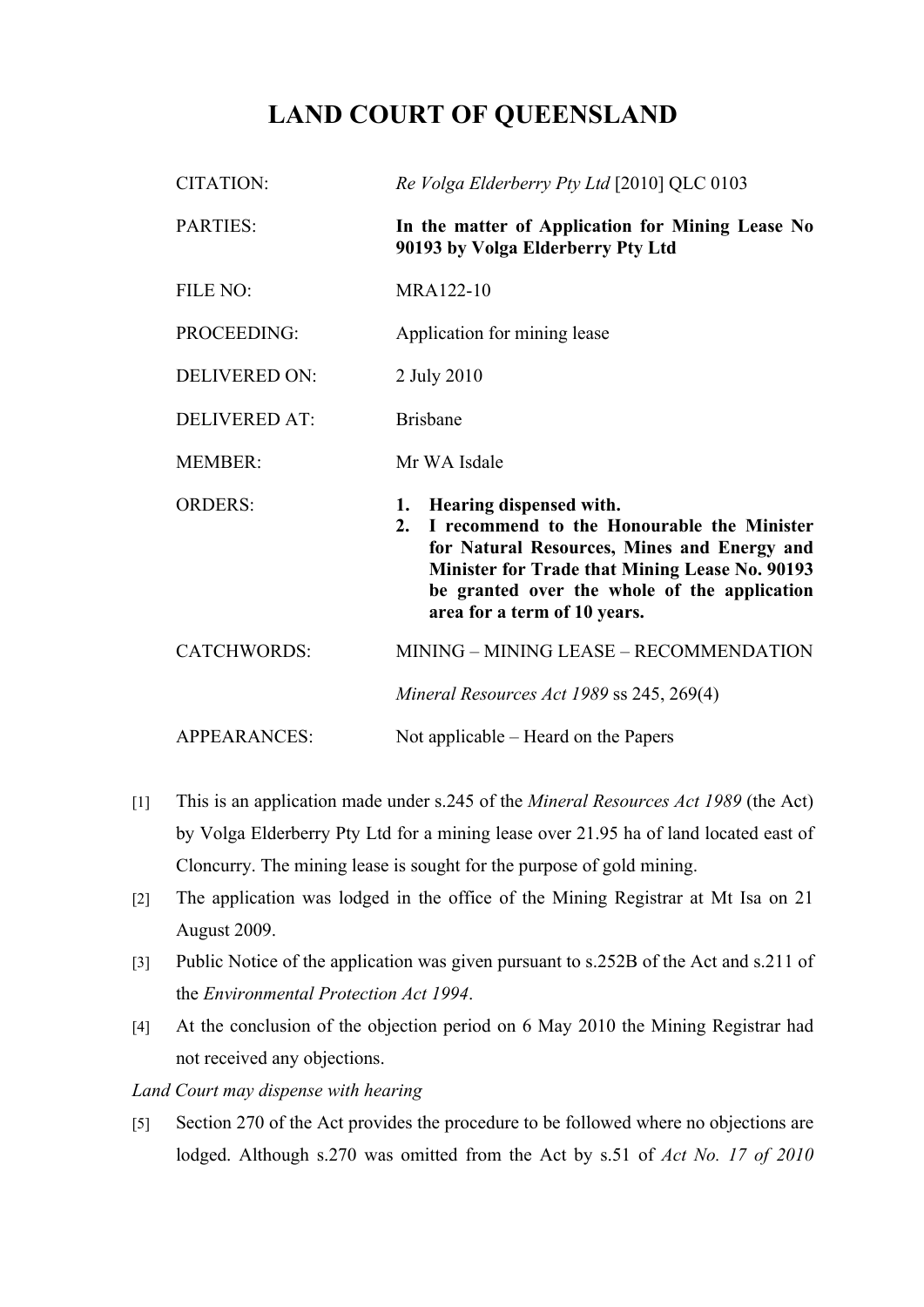which commenced on 21 April 2010, s.773 of the Act preserves its operations in respect of this application, which was lodged prior to 21 April 2010.

- [6] Section 270 allows the Court to exercise a discretion to dispense with a hearing if the provisions of Part 7 of the Act, other than those which require a hearing, have been complied with and where no objection has been lodged. The material provided by the Applicant to the Mining Registrar and sent by the Registrar to the Court is sufficient to allow the Court to take into account and consider all matters set out in s.269(4) of the Act. That material also satisfies the Court that all relevant provisions of Part 7 of the Act have been complied with in respect of the application. Certificate of Application for Mining Lease No. 90193 was issued on 16 March 2010 and Certificate of Public Notice for Mining Lease No. 90193 was issued on 22 March 2010. The statutory declaration of Eden Margaret Hodson dated 7 May 2010 is uncontradicted evidence that a copy of the Certificate of Public Notice was posted on the datum post on the land on 24 March 2010 and remained continuously so posted until the date for close of objections. It also provides evidence that the required service on the landowners and the local authority took place as did publishing of a suitable notice in the North West Star newspaper. The Additional Information and Statutory Declaration dated 7 May 2010 and filed on behalf of the Applicant contains, at paragraph 8, a request that the Court determine the application without an oral hearing.
- [7] Being satisfied as required by s.270 of the Act, I exercise the discretion to dispense with a hearing.

## *The criteria in section 269(4) of the Act*

[8] In considering those criteria I have considered and taken into account all of the material lodged with the Mining Registrar and provided by the Registrar to this Court.

## *Section 269(4)(a) – Have the provisions of the Act been complied with?*

[9] On 16 March 2010 the Mining Registrar at Mt Isa issued a Certificate of Application for Mining Lease No. 90193 under s.252 of the Act. On 22 March 2010 the Registrar issued a Certificate of Public Notice for Mining Lease No. 90193 under s.252A of the Act. The statutory declaration of Eden Margaret Hodson dated 7 May 2010 provides evidence of the matters referred to in [6] above. The Registrar's certificate may only be issued if there has been compliance with the process set out in the Act. There is no evidence to the contrary and I am accordingly satisfied that the provisions of the Act have been complied with.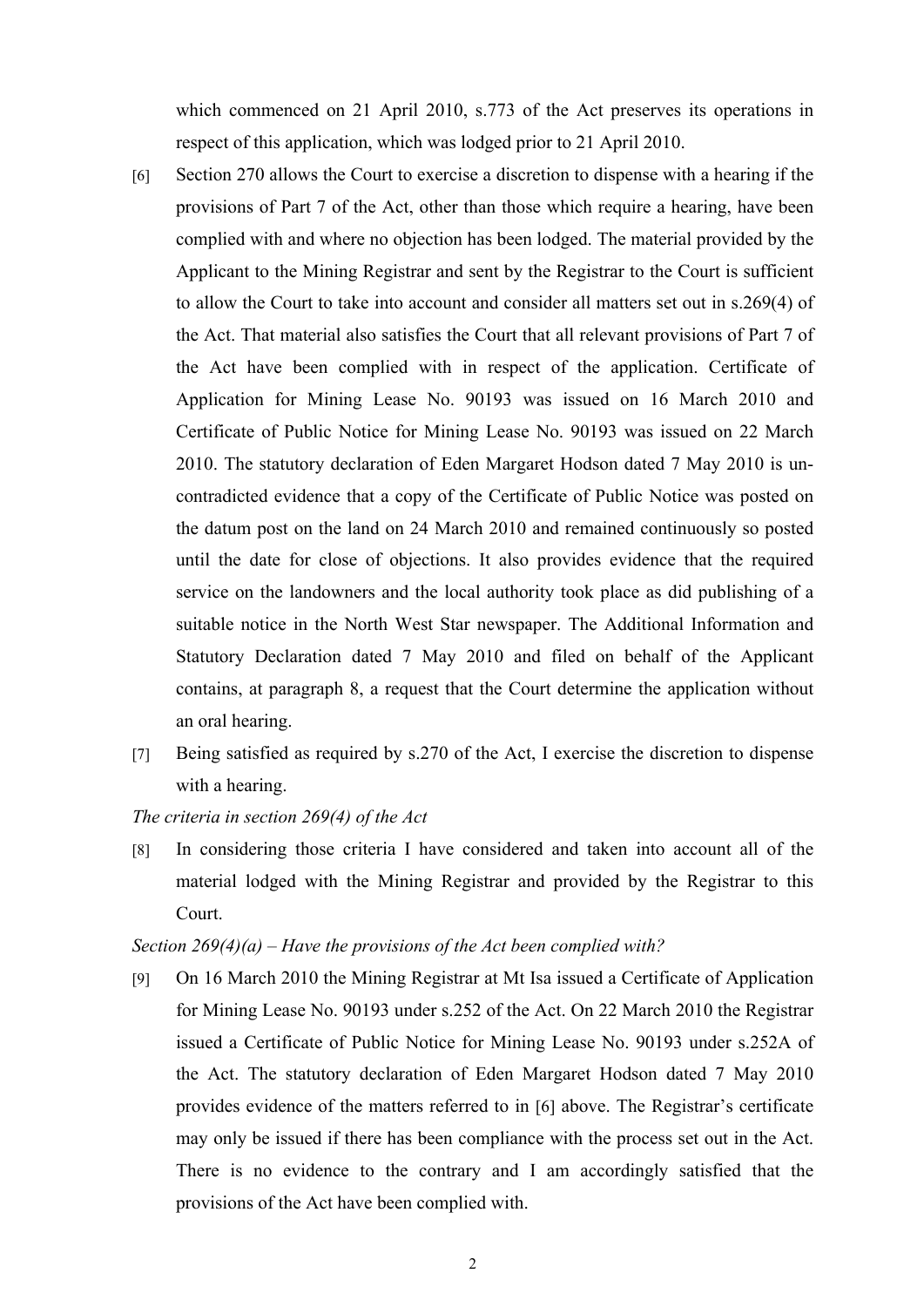*Section 269(4)(b) – Is the area of land applied for mineralised or are the other purposes for which the lease is sought appropriate?*

[10] The Additional Information and Statutory Declaration for the Land Court dated 7 May 2010 and declared by Eden Margaret Hodson states, in paragraph 3 that on the basis of studies published in the Lorena Gold report for ML 7147 the proposed mining lease area is mineralised. The Application for Mining Lease specifies the mineral being sought to be gold. I am therefore satisfied as required by s.269(4)(b).

*Section 269(4)(c) – If the land applied for is mineralised, will there be an acceptable level of development and utilisation of the mineral resources within the area applied for?*

[11] The Application states that the surface area is required so as to encapsulate the resource within. With no evidence to the contrary, I am satisfied that this will be an acceptable level of development and utilisation of the mineral resources in the area applied for.

*Section 269(4)(d) – Is the land and the surface area of that land in respect of which the mining lease is sought of an appropriate size and shape in relation to the matters mentioned in paragraphs (b) and (c) and the type and location of the activities proposed to be carried out under the lease and their likely impact on the surface of the land?*

[12] The plan provided with the Application shows that the proposed leased area is a regular rectangular shape which does not appear to provide any obvious difficulty to working for the proposed purposes. The size, 21.95 ha, also appears appropriate for the proposed purposes. I am satisfied in accordance with s.269(4)(d).

*Section 269(4)(e) – Is the term sought appropriate?*

[13] The Application is for a term of 10 years. It is stated that this is for mining activities in conjunction with ML 7147. I accept this evidence from the Applicant and am therefore satisfied that the term sought is appropriate.

*Section 269(4)(f) – Does the Applicant have the necessary financial and technical capabilities to carry on mining operations under the proposed mining lease?*

[14] The Additional Information and Statutory Declaration for the Land Court states that the Applicant claims successful operation of the Lorena Gold Mine on ML 7147. It is also declared that neither the Applicant company nor a director has ever had a show cause notice, conviction, penalty or a tenure cancelled under the Act or the *Mining Act 1968*. I am therefore satisfied as required by s.269(4)(f).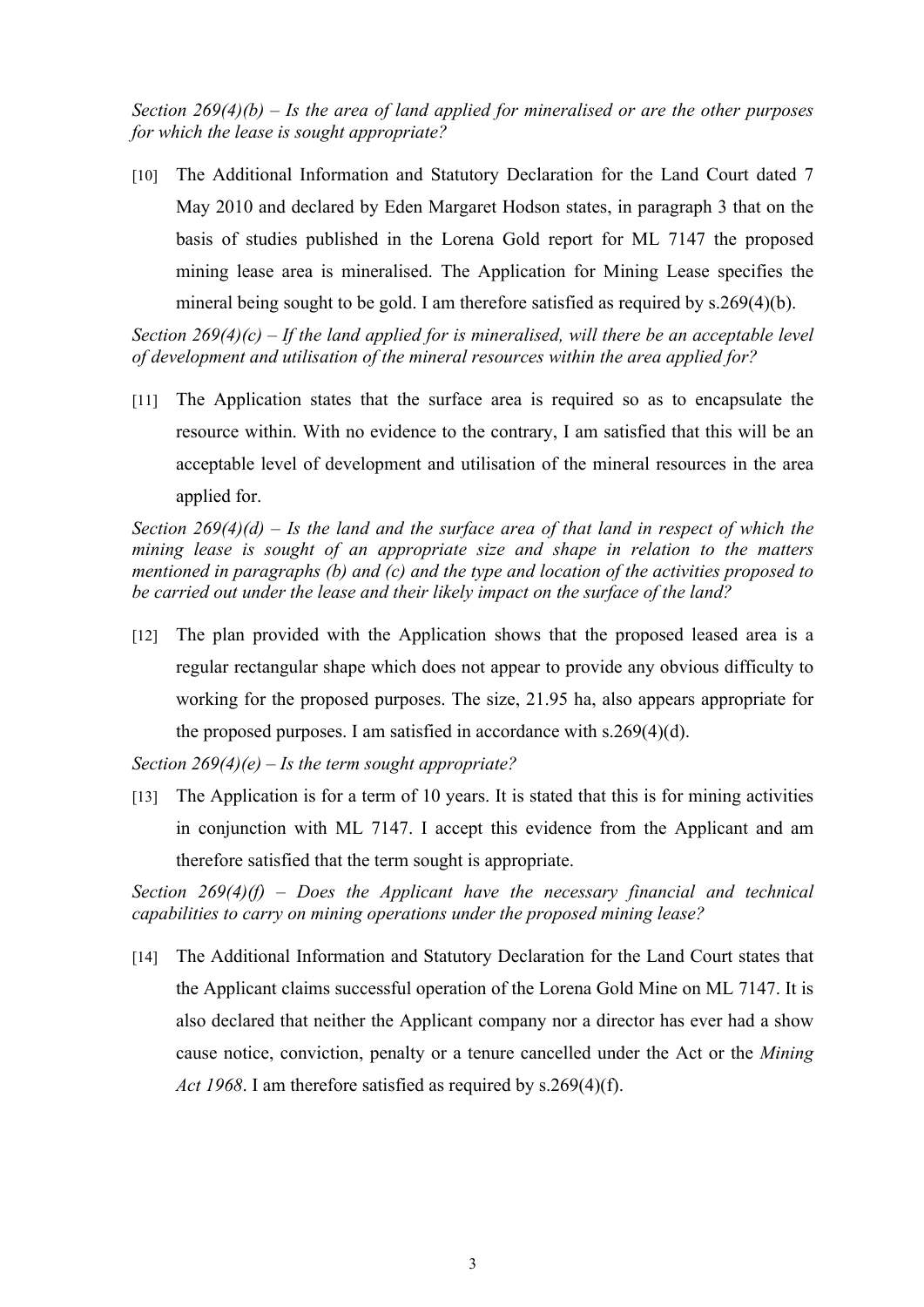*Section 269(4)(g) – Has the past performance of the Applicant been satisfactory?*

[15] In view of the declaration referred to in [14] that there has been no show cause notice, conviction, penalty or cancellation of tenure as there set out, I am satisfied that the past performance of the Applicant has been satisfactory.

*Section 269(4)(h) – Will any disadvantage result to the holders of existing exploration permits or mineral development licences or to existing Applicants for exploration permits or mineral development licences?*

[16] There are existing tenements within the application area, namely EPM 18309 held by Pacific Consulting Services Pty Ltd and EPM 18307 held by the present applicant. The Additional Information and Statutory Declaration for the Land Court declares, in paragraph 5(c) that the proposed lease or operations will not affect the rights of holders of or applicants for any exploration permits or mineral development licences over the proposed mining lease area. I also note that there is no objection to the Application and accordingly am satisfied that there will not be any disadvantage.

*Section 264(4)(i) – Do the operations to be carried on under the authority of the proposed Mining Lease conform with sound land use management?*

[17] The current use of the land is cattle grazing. I am satisfied that the proposed operations conform with sound land use management when environmental obligations and rehabilitation requirements are taken into account.

*Section 264(4)(j) – Will there be any adverse environmental impacts and, if so, the extent thereof?*

[18] It would be expected that some adverse environmental impact would not be unlikely. I note that the Environmental Protection Agency has, on 1 September 2009, provided a Notice of Decision which constitutes a draft Environmental Authority number MIC 200917809 relevant to ML 90193. This demonstrates that environmental considerations are in hand with the appropriate body. In view of this I am satisfied that averse environmental impacts will be able to be maintained at the minimum level.

*Section 269(4)(k) – Will the public right and interest be prejudiced?*

[19] The "Additional Information" declaration referred to previously declares that the proposed lease will affect public infrastructure on the proposed lease area. This is Water Bore-licence number 93121J. The letter dated 7 May 2010 signed by Mr Ed Cooney, Manager, Resource Development, BHP Billiton Minerals Pty Ltd, states that the said company, being the owner of the land, consents to the water bore being